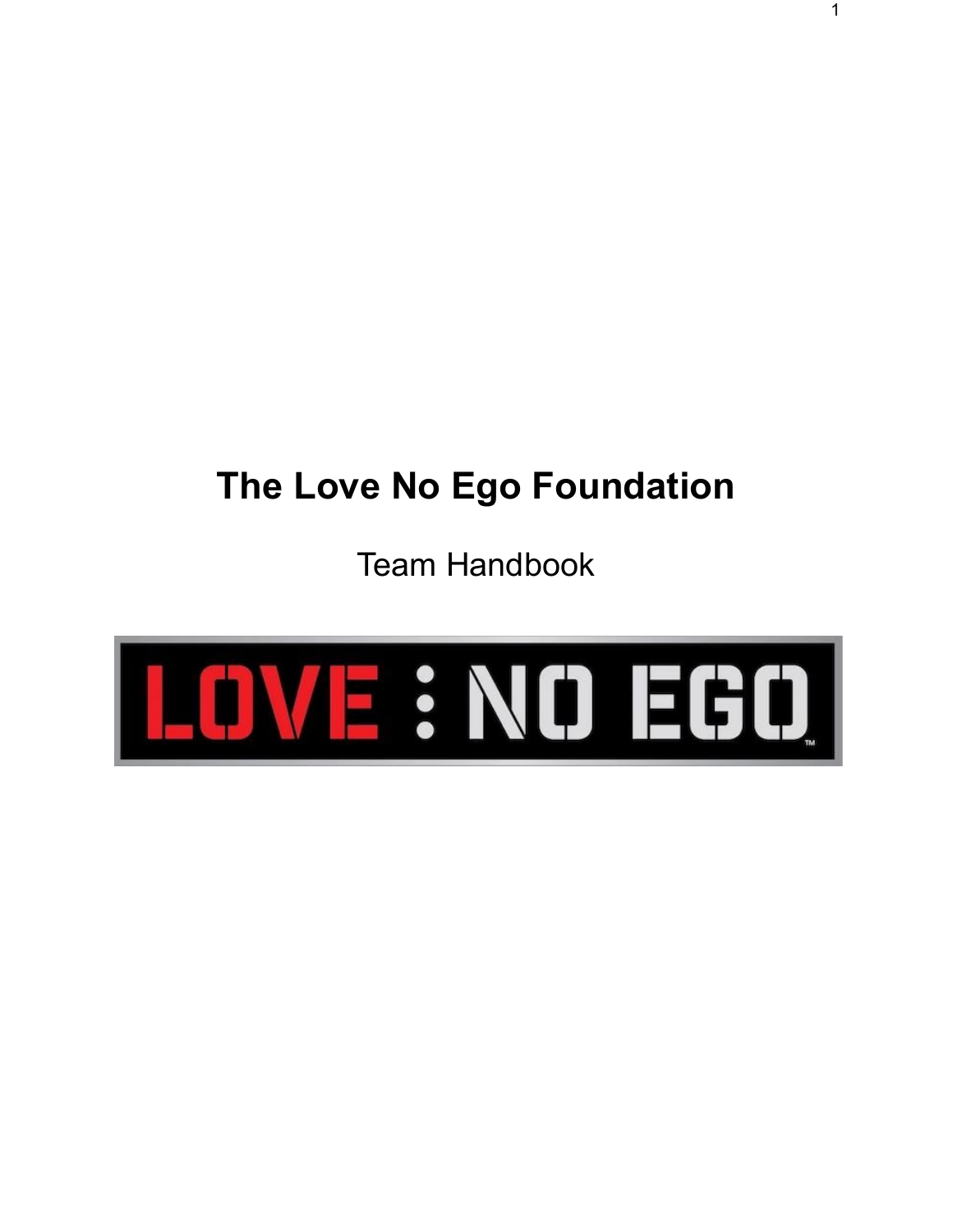## <span id="page-1-0"></span>Table of Contents

| The Love No Ego Foundation                                                                                                                                                                                                               | 1                                          |
|------------------------------------------------------------------------------------------------------------------------------------------------------------------------------------------------------------------------------------------|--------------------------------------------|
| <b>Table of Contents</b>                                                                                                                                                                                                                 | $\mathbf 2$                                |
| <b>Welcome!</b>                                                                                                                                                                                                                          | 4                                          |
| <b>About Us</b><br><b>Mission</b><br><b>Pillars</b><br>Programs/Services<br>Principles<br>Vision                                                                                                                                         | 5<br>5<br>5<br>5<br>6<br>6                 |
| <b>Board &amp; Advisory Team</b><br>Board<br><b>Advisory Team</b>                                                                                                                                                                        | 6<br>6<br>6                                |
| <b>Volunteer Advocate Team</b>                                                                                                                                                                                                           | 7                                          |
| The Courage to be You Mentoring Program<br>Youth Mentoring<br>Life Skills Necessary For Young People To Achieve and Sustain Success in Every Area of<br>Life.<br>The Basics and Foundational Forces                                      | 7<br>$\overline{7}$<br>7<br>$\overline{7}$ |
| Quick List of LNE Guidelines That We Practice<br>Potentially Fragile Topics That We May Face<br>Working Through It<br>Other Tips For Working Through It Your Mentee<br>Tips on Honoring The Mentoring Relationship                       | $\overline{7}$<br>9<br>9<br>9<br>10<br>10  |
| <b>Classification of Volunteers</b><br><b>Ongoing Volunteers (Regularly Scheduled)</b><br>Special Event Volunteers (Occasional)<br>Direct Service Volunteers (Mentor)<br><b>Volunteer Team Leaders</b><br><b>Professional Volunteers</b> | 10<br>10<br>11<br>11<br>11<br>11           |
| <b>Recruitment &amp; Selection Procedures</b><br>Recruitment<br>Applications<br><b>Interviews</b><br><b>Background/Criminal Records Checks</b><br>Volunteer Agreement Form                                                               | 11<br>11<br>12<br>12<br>12<br>12           |
| <b>Participation Guidelines</b><br>Drug Free Policy                                                                                                                                                                                      | 12<br>12                                   |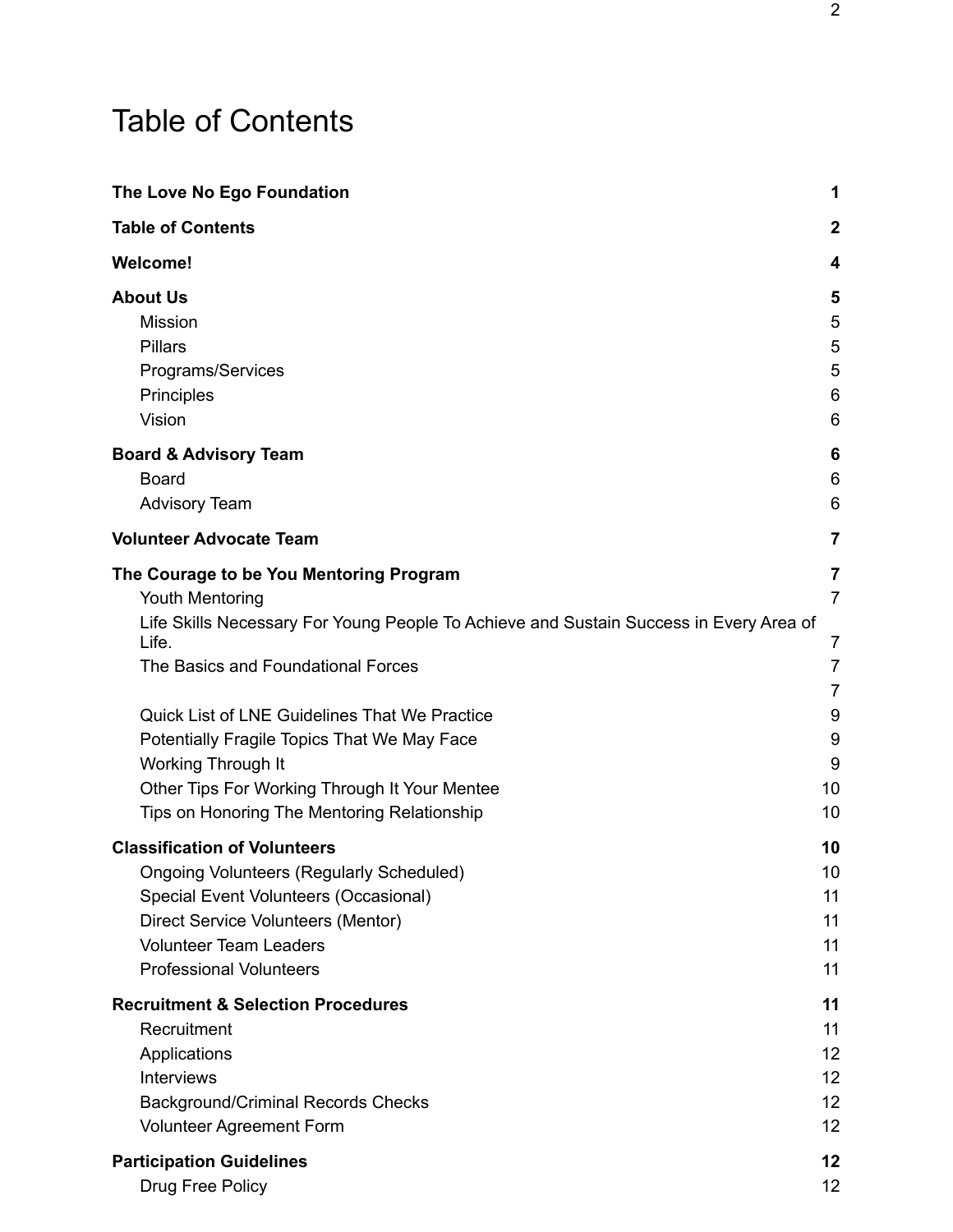| Non-Smoking Policy                          | 12 |
|---------------------------------------------|----|
| <b>Dress Code</b>                           | 13 |
| <b>Property Policy</b>                      | 13 |
| Safety                                      | 13 |
| <b>Driving Policies</b>                     | 13 |
| <b>Participation Guidelines (continued)</b> | 13 |
| Liability and Insurance                     | 14 |
| <b>Confidentiality Policy</b>               | 14 |
| <b>Participation Guidelines (continued)</b> | 14 |
| <b>Harassment Policy</b>                    | 14 |
| <b>Personal Involvement with Clients</b>    | 14 |
| <b>Mandatory Reporting</b>                  | 15 |
| <b>Ending Volunteer Service</b>             | 15 |
| Resignation & Leave of Absence              | 15 |
| <b>Termination</b>                          | 15 |
| <b>Exit Surveys</b>                         | 16 |

3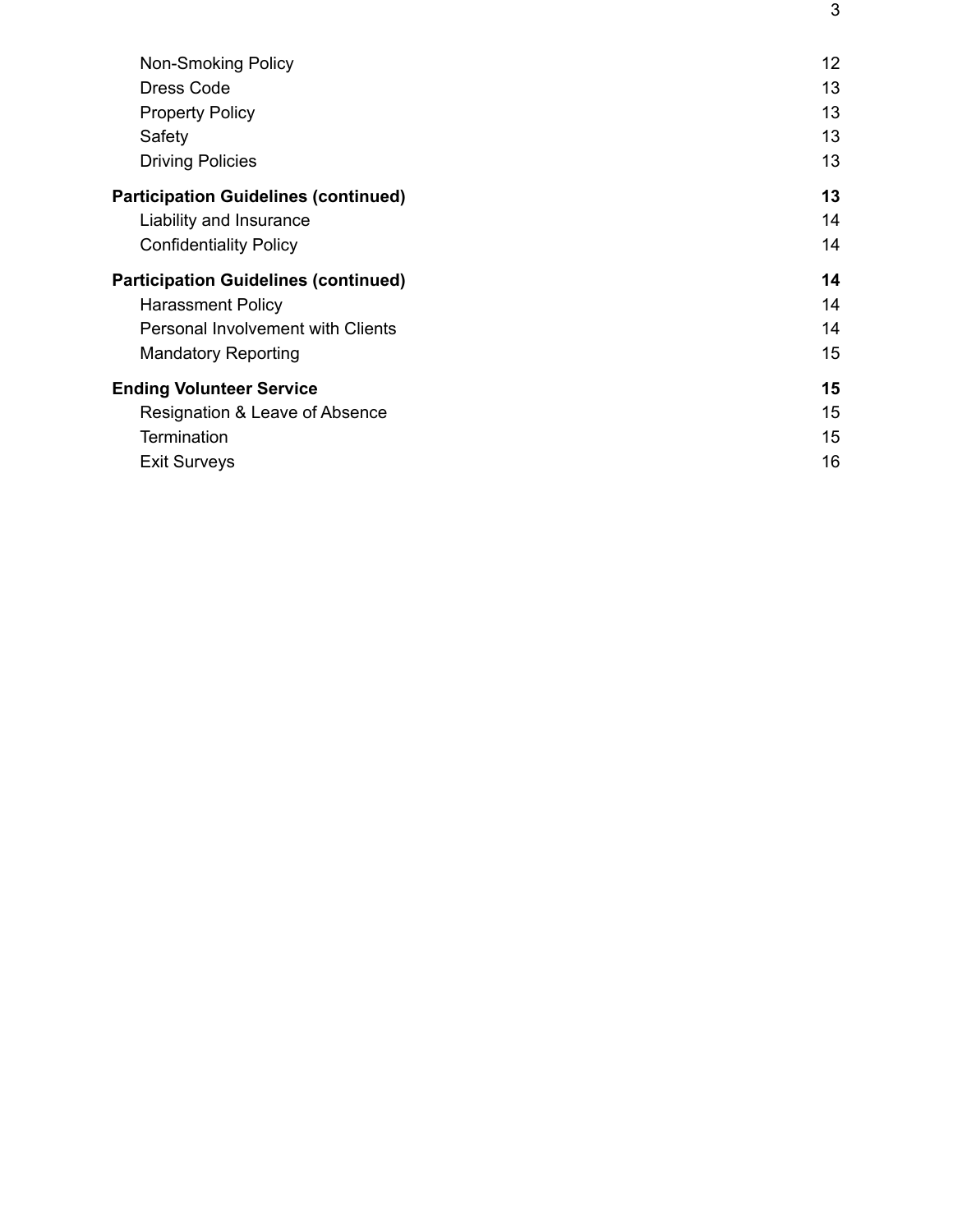### <span id="page-3-0"></span>Welcome!

We are so glad that you have decided to volunteer and or become a board member with The Love No Ego Foundation!

This handbook is designed to introduce you to The Love No Ego Foundation (LNE) and to provide a basic overview of the practices and procedures which provide all of us – employees and volunteers – with guidance and direction.

As volunteerism within the organization grows and changes, there may be a need to modify the practices, procedures, and other information described in this handbook. When such changes occur, you will be notified by an announcement or update. It is your responsibility to keep your handbook current and stay informed about practices and changes that affect you.

If you have any questions or need any clarification of the information contained in this handbook, please contact the Volunteer Coordinator or a team member at the email info@lovenoego.org.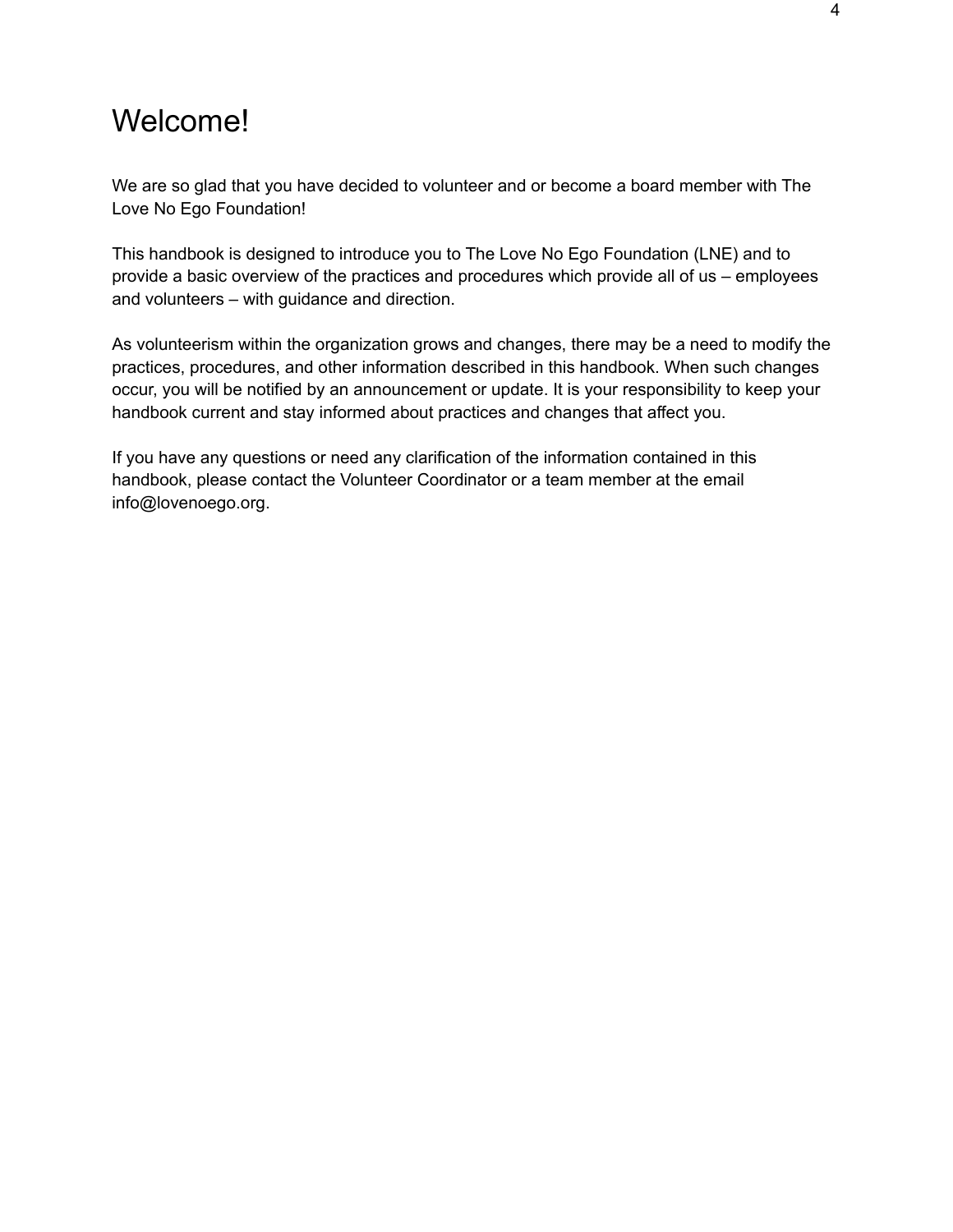### <span id="page-4-0"></span>About Us

Based in Charlottesville, Virginia, the Love No Ego Foundation started as a Limited Liability Company in 2016 and received its 501c3 nonprofit status in 2018. Founder and Executive Director Freddy Jackson started with a vision to serve the youth of central Virginia. Now as a purposely driven and fast growing organization, the Love No Ego Foundation is locally, nationally, and with dreams of growing internationally, providing positive change to the youth and young adult population, inspiring and improving the quality of life for many.

#### <span id="page-4-1"></span>Mission

The LoveNoEgo Foundation is a 501c3 nonprofit foundation that provides real-world development for youth and young adults ages 10-24, utilizing its principles, Love over Ego, Love over Fear, & Communication over Conflict, helping them to overcome challenges, find purpose, and live their true greatness.

#### <span id="page-4-2"></span>Pillars

Spirituality - We are spirited beings by nature. We help young people recognize their potential and create healthy identities. We are not affiliated with any religion or religious entities.

Exercise - We are made to move. Nature-play, hiking, and physical training, exercise, or movement are key components of great overall health and positive personal development. The Love No Ego Foundation is a team of certified personal trainers, trained yoga instructors, certified nutritionists, runners, and fitness enthusiasts.

Education - We believe in education. The process of giving and receiving systematic instruction grounded in knowledge, experiences, ethics, and morals, are critical for true growth.

Community - Community is important. Connecting young people to the community through various projects, workshops, and events, we help to develop an attitude of helping and giving while inspiring them to bring changes in society.

#### <span id="page-4-3"></span>Programs/Services

Professional Speaking - *boosting the morale and esteem of the whole environment* Workshops - *in-depth collaboration and communication addressing the everyday pressures of our youth* Mentoring - *providing the tools for real, true, and sustainable growth* Athletic Fitness Training - *utilizing fitness to build purposeful lives*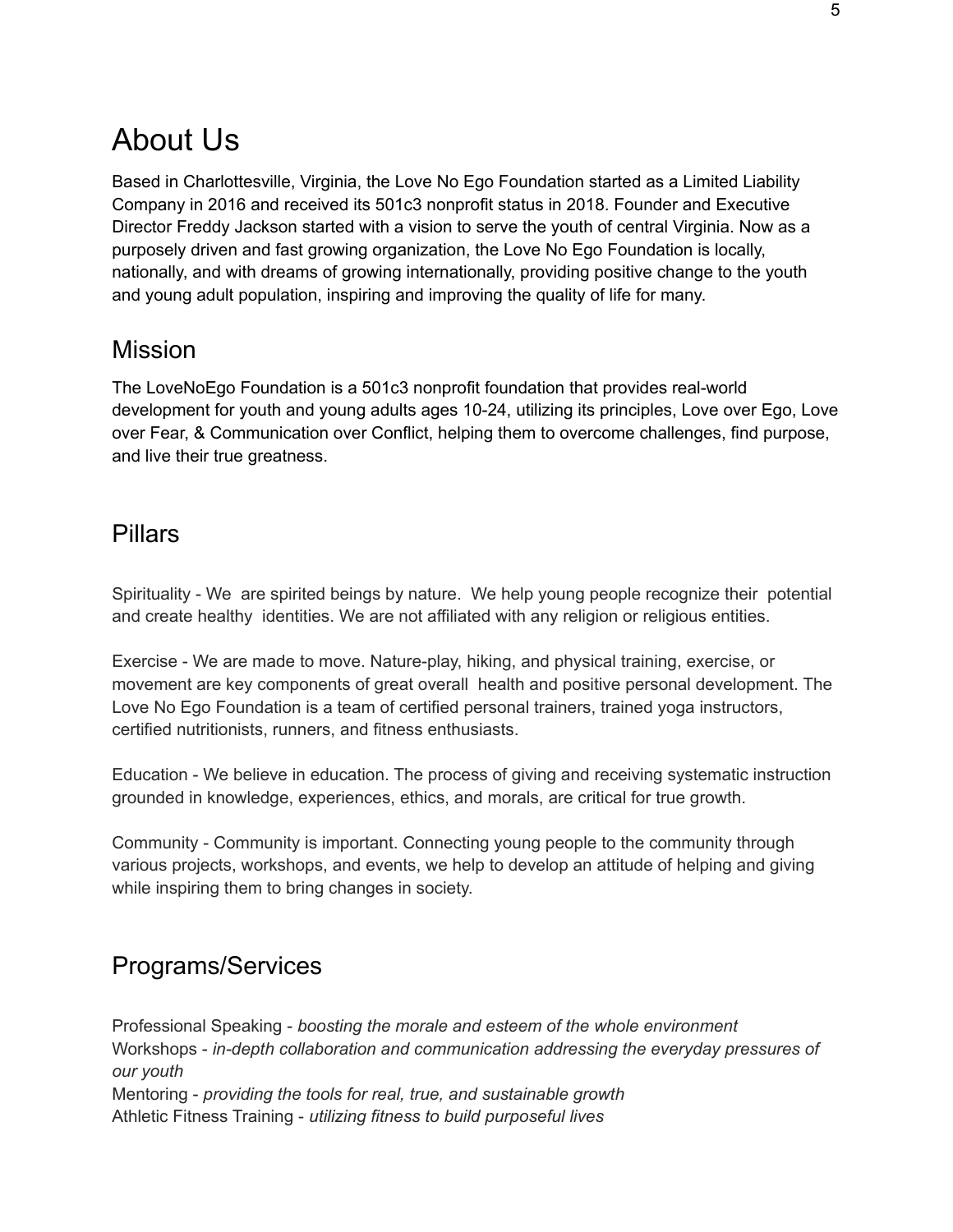#### <span id="page-5-0"></span>**Principles**

We use our core principles in helping the youth to choose:

- Love Over Ego
- Love Over Fear
- Communication Over Conflict

#### <span id="page-5-1"></span>Vision

We believe:

That every youth should have the tools to make positive decisions and create positive experiences, giving them sustainable inspiration to live their best life.

### <span id="page-5-2"></span>Board & Advisory Team

#### <span id="page-5-3"></span>Board

Foundation board members bring unique expertise in humanitarianism and compassionate giving, as well as an enduring commitment to serving our donors and our communities. NOTE: Board members and positions may have recently changed. Updated members located at https://www.lovenoego.org/boardandteam

#### <span id="page-5-4"></span>Advisory Team

The Love No Ego Advisory Team is a team of individuals who bring unique knowledge and skills which augment the knowledge and skills of the Board of The Love No Ego Foundation, making the organization more effective. The Advisory Team provides non-binding strategic advice to The Love No Ego Foundation, giving the organization greater flexibility in structure and management.

Davida N. Wingfield Geetam Khaond Gary Von Kennel Maurice Carter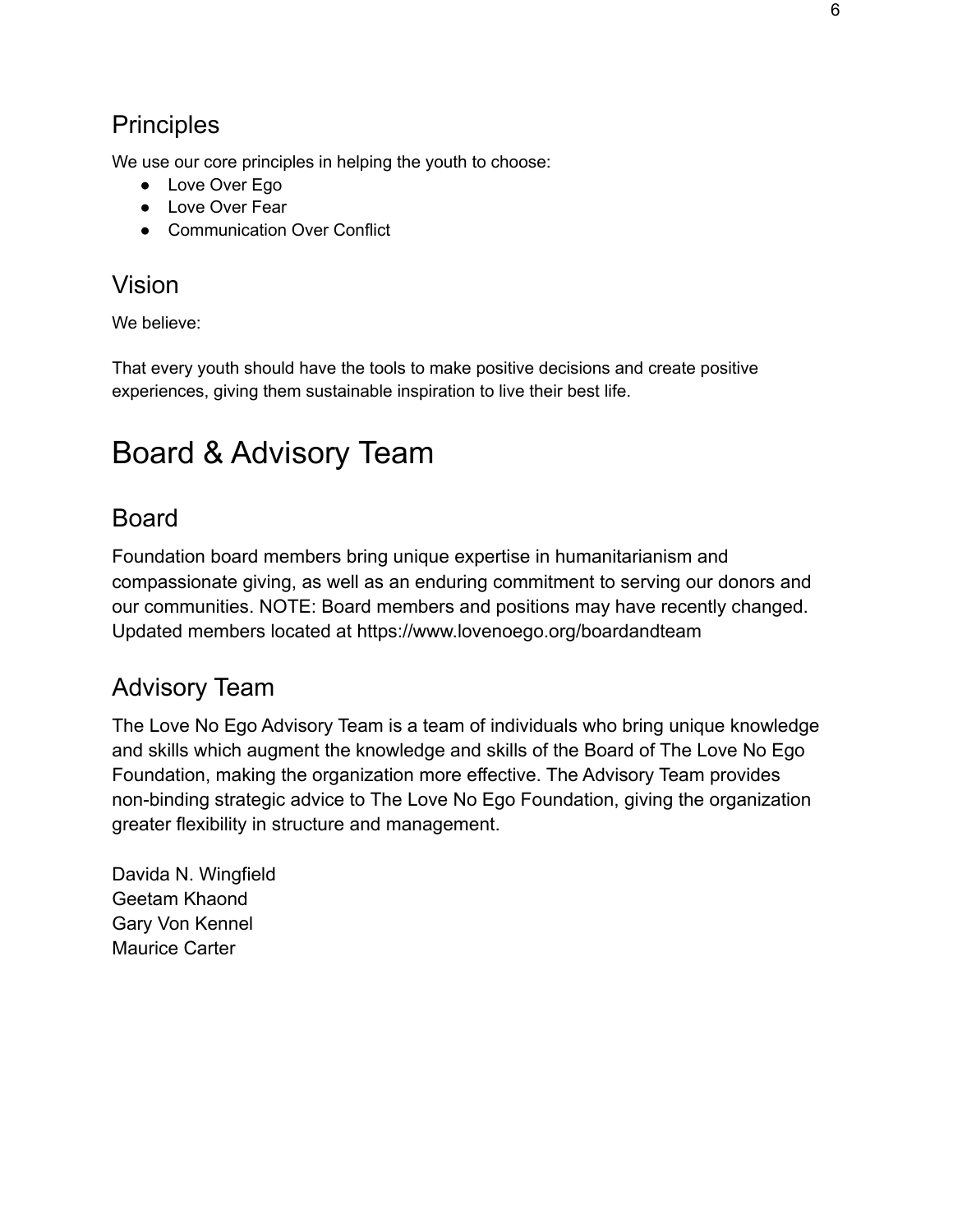### <span id="page-6-0"></span>Volunteer Advocate Team

The Love No Ego Foundation believes in utilizing interns and volunteers to help promote our mission while enhancing the community.

Some of the benefits include finding future employees, increasing productivity, increasing visibility on high school and college campuses, enhancing the learning perspective, taking advantage of free or low-cost labor, helping to close the skills gap, giving back to the community, and being a bridge for many into their respective field of interest.

Upholding the mission, principles, and vision of Love...NoEgo, The Volunteer Advocate Team is a volunteer community outreach team that advocates for Love and Communication. Our avocation purpose includes supporting the Love...NoEgo Brand of ensuring success for our kids and young adults. We encourage volunteers of all kinds as we aim to utilize your strengths and areas of passions to help strengthen our team and better this world.

### <span id="page-6-1"></span>**The Courage to be You Mentoring Program Youth Mentoring**

<span id="page-6-3"></span><span id="page-6-2"></span>*Life Skills Necessary For Young People To Achieve and Sustain Success in Every Area of Life.*

Mentoring is something that we naturally do. We do it every single day through our words, actions, and behavior. Whether we want to or not, we teach what and who we are.

Thank you to you and those who purposely and intentionally mentor others. Here at The Love No Ego Foundation, we aim to connect, support, and transform the lives of the youth and young adults we serve.

We utilize internal and external resources to help equip LNE Mentors with the most effective training.

#### *A Note on the Appropriate Uses of This Handbook:*

Love No Ego Foundation, Inc., (LNE) Mentor Handbook" is a specific guide and manual design for Mentors of The Love No Ego Foundation, Inc. This handbook should not be copied, duplicated, and/or used for training purposes by other organizations without permission from LNE.

Contact [info@lovenoego.org](mailto:info@lovenoego.org) for any information regarding this handbook.

#### <span id="page-6-5"></span><span id="page-6-4"></span>**The Basics and Foundational Forces**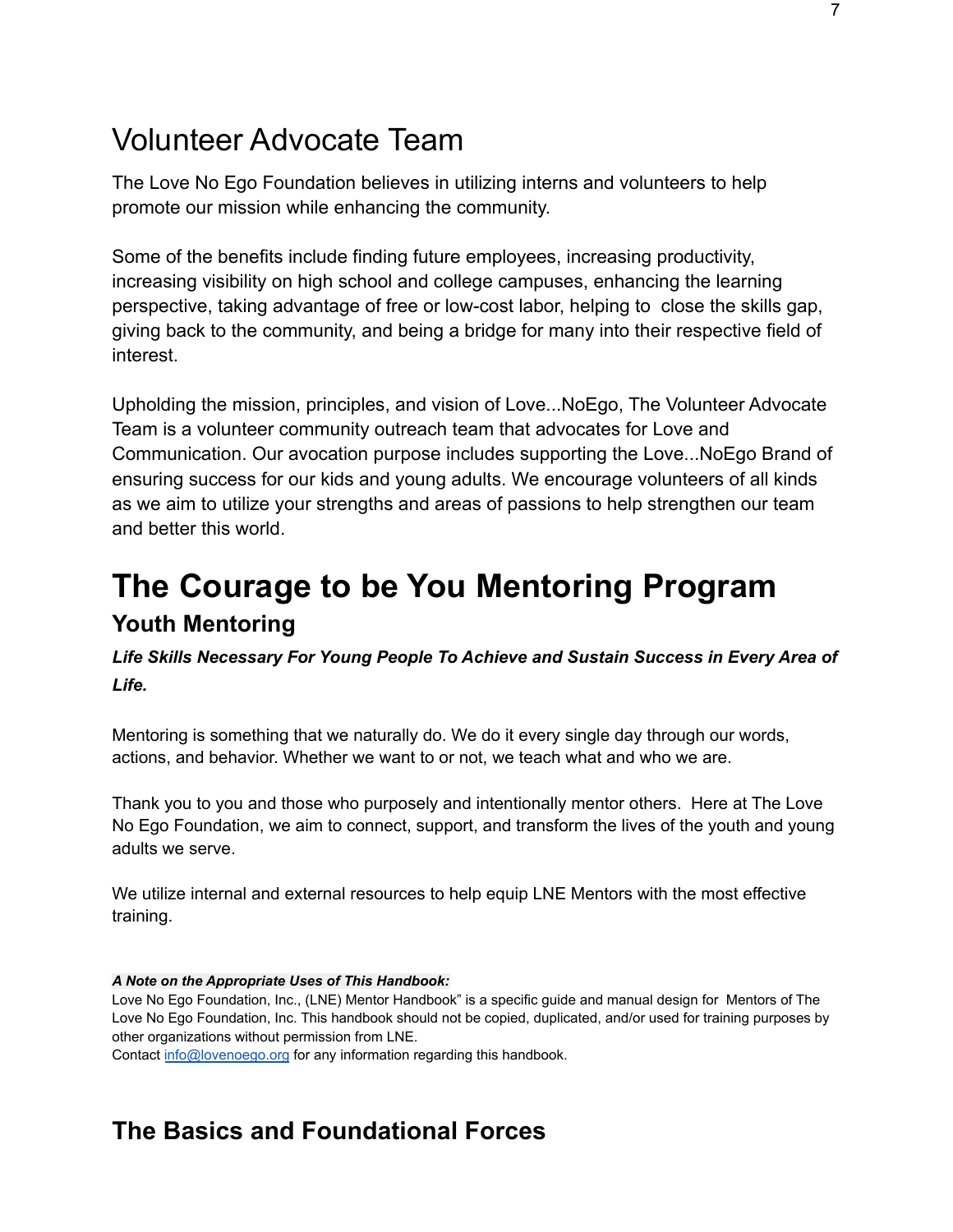Our work is rooted in our Four Pillars of Spirituality, Exercise, Education, and Community. We are also able to apply "trauma-informed care principles", "therapeutic, restorative, and healing action steps", and "Being and Now Practices".

#### **A FEW EXAMPLES OF THE CHALLENGES LNE MENTORS ADDRESSES WITH THE YOUTH**

- A Sense of Belonging: understanding and acceptance of why and how our youth are already great and meant for greatness
- Peer Pressure: how being the best You reduces the pressure to conform, fit in, or compare oneself to others
- Organization: how to set, plan, and create positive experiences.
- Internal Conflict and Esteem: how to improve spiritual, physical, and mental fitness (overall wellness).

#### **WHAT MENTEES CAN EXPECT FROM LNE MENTORING**

- **●** Development of a Healthy Identity
- Improved Self-Awareness
- Psychological Social-Emotional Support and Growth
- More Accepting to Challenges
- Job Placement (if applicable)
- A Respect For Nature and an Increase In Outdoor Nature-Play
- Respect and Humility for What Is
- More Creativity and a Desire to Grow
- Sustainable and Consistent Motivation
- More Positive Attitude
- Goal Attunement and Accomplishment

#### **HOW LNE MENTORING WORKS**

- Free initial consultation with youth (parent/guardian approved if under 18 years of age)
- One in-person, up to 1.5 hour session per week or bi/weekly depending upon client's needs
- Unlimited & inspirational text, Zoom/Face time conversations, and or email for the duration of mentorship
- Options of 4, 8, or 12-week continuous mentoring sessions.
- Periodically, additional group sessions with other mentees and mentors may occur
- Feedback and Survey Forms completed by parents and mentees periodically

#### **THE LOVE...NO EGO CURRICULUM AND STRATEGY**

- Setting the Foundation For Success
- Application of The Love No Ego Principles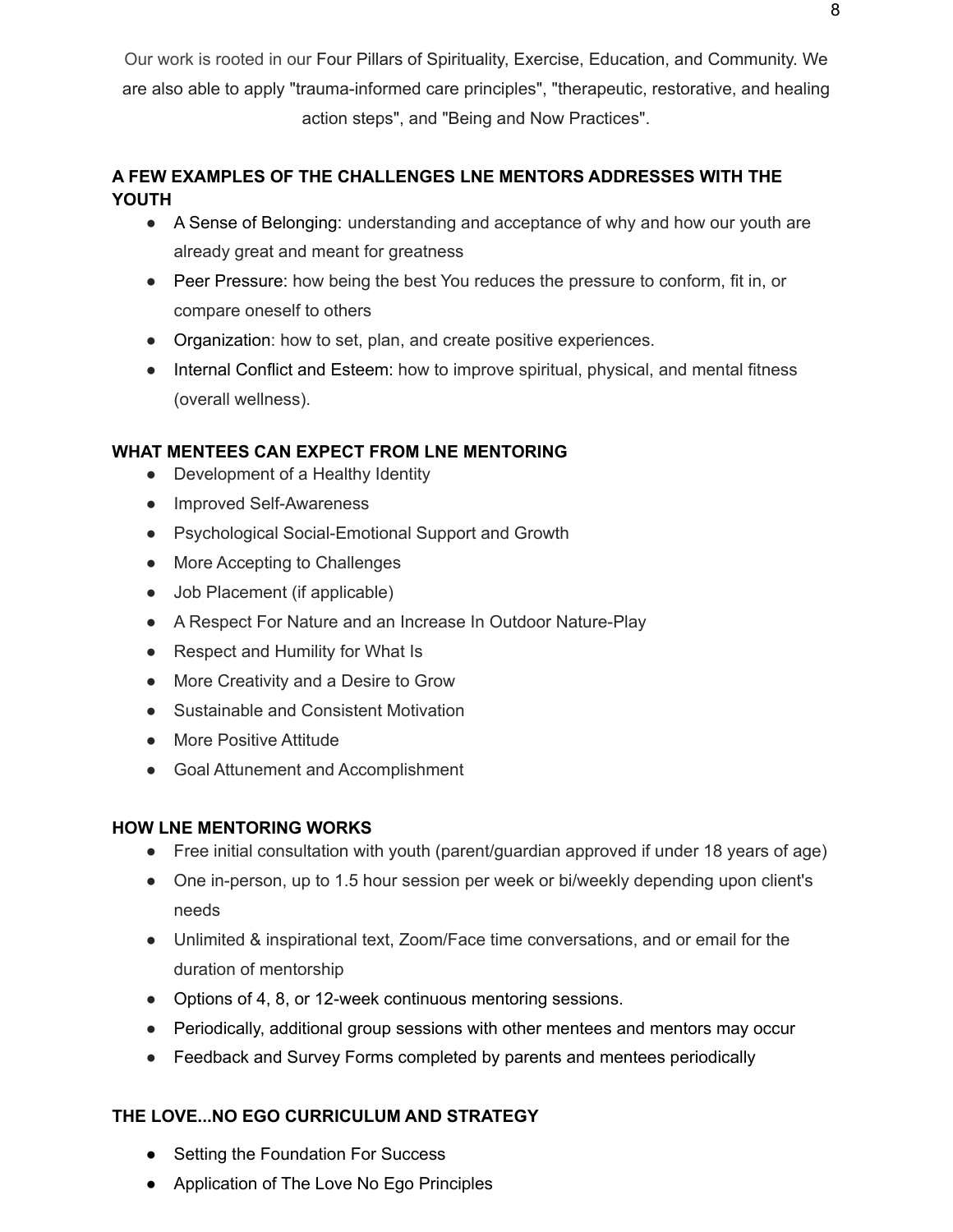- Application of The Youser's Manual
- Attachment to Goals, Interests, and Passions
- Attachment to Community and Its Resources
- Continuous Growth

#### <span id="page-8-0"></span>**Quick List of LNE Guidelines That We Practice**

**Connection before Correction** - We practice and are mindful of this theme, always.

**Patience** - We are tolerant and uncomplaining in our mentoring efforts.

**Fairness** - We are fair, open-minded, unbiased, and unprejudiced people

**Respect** - We respect everyone involved in the mentoring process.

**Humility and Honor** - Because we honor our mentor-mentee relationship, we approach it with humility.

**Support** - We genuinely support the positive, and we do not enable the negative.

**Realistic** - We are always honest

**Integrity** - Moral behavior is a lifestyle. We live it.

**Choice, Freedom, and Say-so** - We allow the freedom to choose, express, and be.

**Awareness** - We value, practice, and teach self-awareness including body language and expressions

<span id="page-8-1"></span>**Continuous Learner** - We value learning and informative information that help us grow.

#### **Potentially Fragile Topics That We May Face**

Bullying and Peer Pressure Belonging and Identity Issues Hygiene Sex Peer Pressure School Performance Confidence and Self-image Insecurities

#### <span id="page-8-2"></span>**Working Through It**

The topics listed above as well as many others can be tough to smoothly navigate. This is a great time to be mindful and remember our *Quick List of LNE Guidelines That We Practice, our Pillars, and our Principles.* This helps us to create the space and environment for success, growth, and going beyond such challenges. And remember, safety, privacy, and confidentiality is always a must. If there is ever an issue of safety, or a breach or privacy, it must be reported to your LNE Mentor Coordinator. There are certain issues and crises that require external intervention. These examples include the following:

Child Abuse and Neglect Suicidal Behavior or Intent to Harm Others Bullying: Verbal and Physical Abusive Relationships: Sexual Abuse, Incest, Date Violence/Rape Drug and Chemical Dependency Serious Delinquency/Arrest Mental Illness Physical Harassment: Sexual, Racial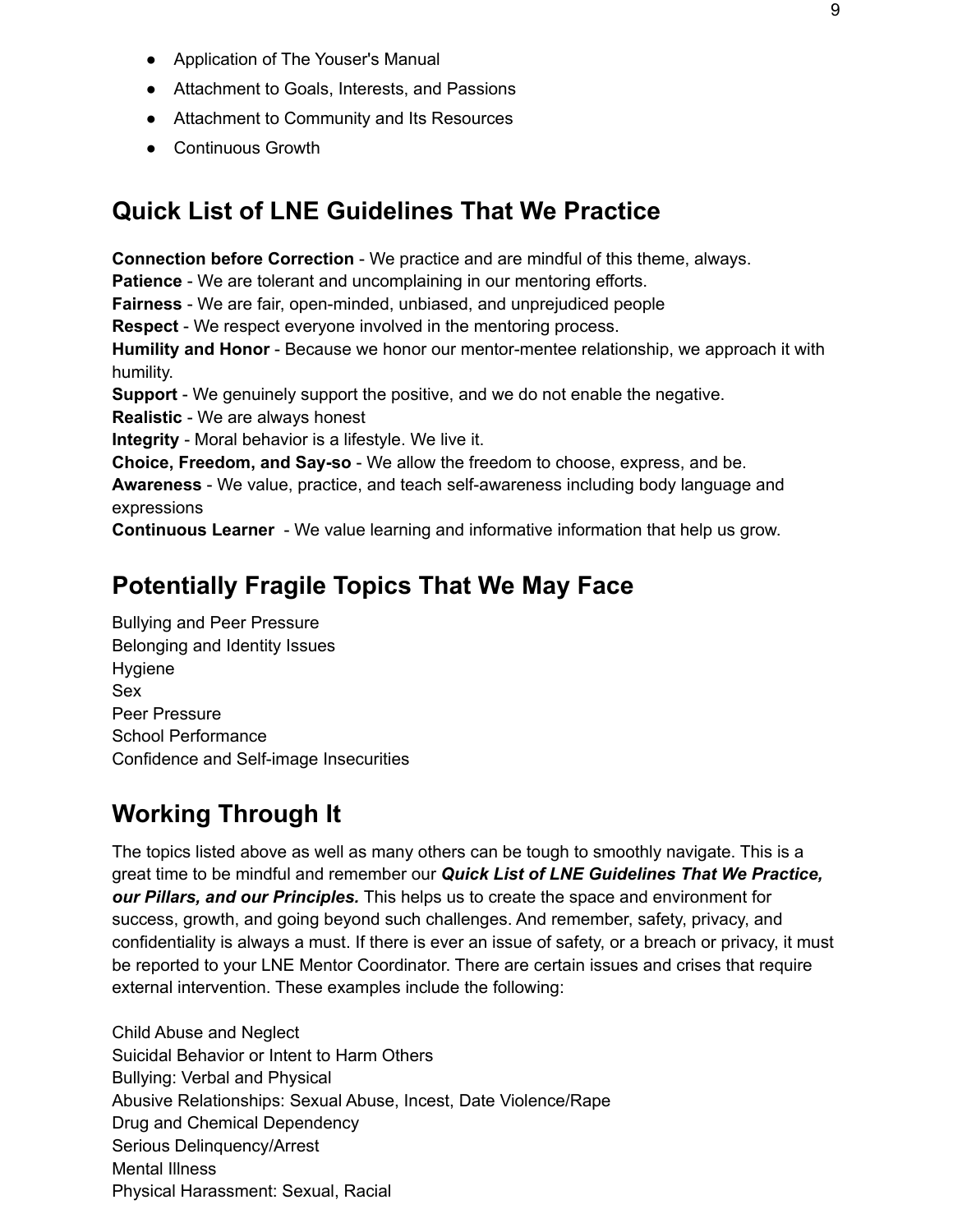#### <span id="page-9-0"></span>**Other Tips For Working Through It Your Mentee**

Report it. Child abuse and neglect and suicide or intent to harm others, are mandated by law to be reported to the county. The other listed crises may require the mentor to let the mentor program coordinator know about what the mentee is experiencing. Mentors are never expected to handle issues such as these alone. In addition, many of these issues require collaboration with the mentees' parent/guardian, school/community, organization personnel, and other identified parties. The mentor program coordinator will coordinate the type of intervention needed and who should be involved, and have it all documented. If there is immediate danger and threat, call 911.

*Stay calm.*

*Use body language to communicate attentiveness (e.g., maintain eye contact, sit at same level). Avoid judgmental statements such as, "Why would your parents do that?" Be honest if you are getting emotional or upset. Let the mentee know that you are glad he or she came to you. Be tactful, but be honest. Allow your mentee to talk at his or her own pace—don't force an issue. Do not pry—allow your mentee to bring up topics he or she is comfortable with. Brainstorm with your mentee and be creative in finding a solution—there is usually more than one way to handle a situation and this process is educational for the mentee. Offer to accompany your mentee if he or she is uncomfortable with something he or she has decided to do. Be collaborative—you are a team. Follow through with any and all commitments.*

#### <span id="page-9-1"></span>**Tips on Honoring The Mentoring Relationship**

Be a Role Model and Friend. Not a Parent Respect All Boundaries Handle closure positively

### <span id="page-9-2"></span>Classification of Volunteers

#### <span id="page-9-3"></span>Ongoing Volunteers (Regularly Scheduled)

When a volunteer accepts a position with a regular schedule, s/he will be considered an ongoing volunteer after serving consistently for six months (or another predetermined length of assignment, i.e., summer vacation).

Board and Advisory Committee members are also considered ongoing volunteers when they accept terms of service.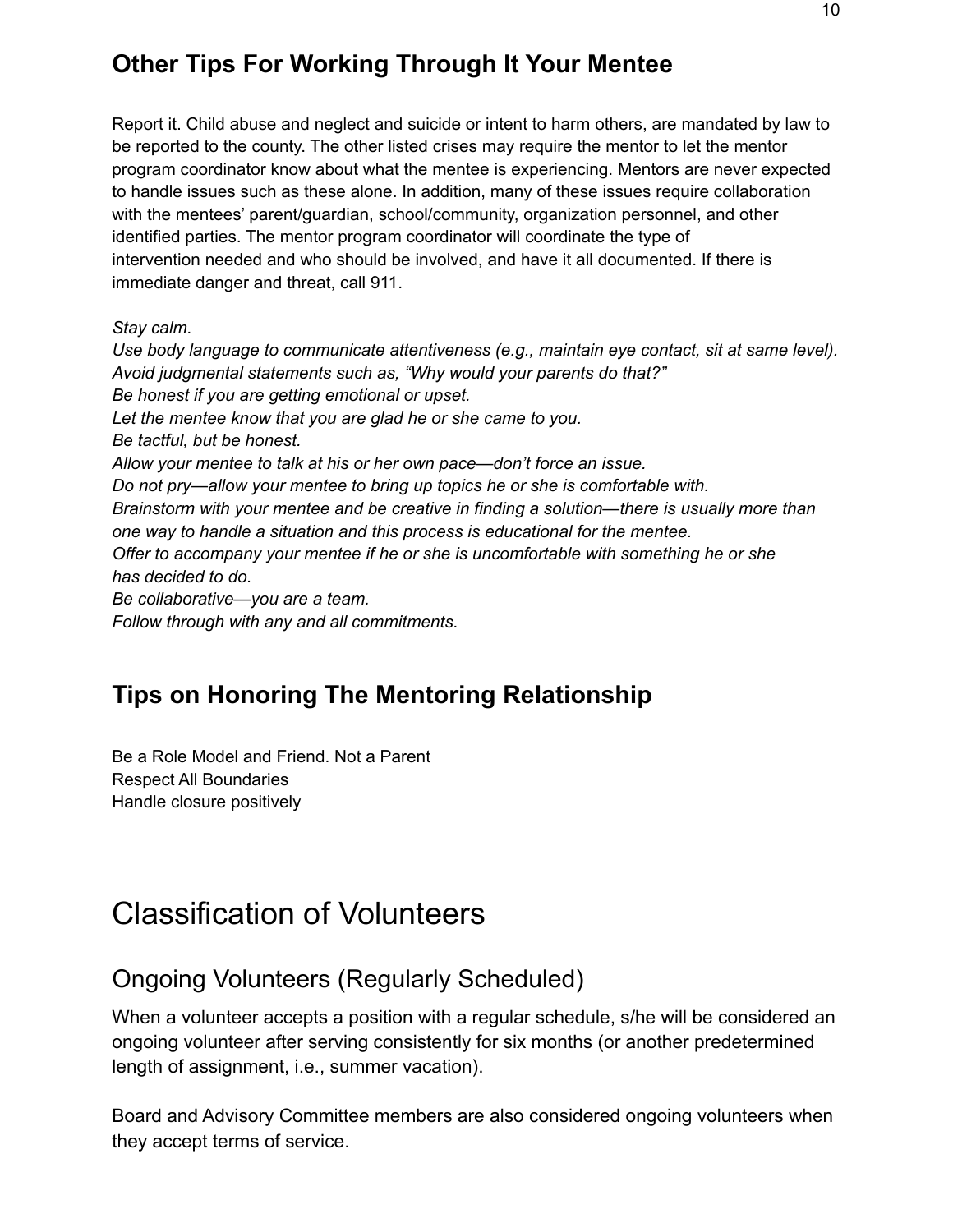#### <span id="page-10-0"></span>Special Event Volunteers (Occasional)

People who serve as volunteers only once or occasionally in an event situation are considered special event or occasional volunteers.

Examples of this include when someone assists with tabling at a community event or participates in road/trail clean-up.

#### <span id="page-10-1"></span>Direct Service Volunteers (Mentor)

Direct service volunteers provide service directly to clients. There are additional screening requirements for these volunteers.

#### <span id="page-10-2"></span>Volunteer Team Leaders

Volunteer team leaders supervise other volunteers. For example, the volunteer who coordinates the American Friend Program at Refugee & Immigration Services is considered a volunteer team leader.

#### <span id="page-10-3"></span>Professional Volunteers

Professional volunteers are those who provide a volunteer service using their license, registration, or certification as required by the profession. These credentials must be current if they are providing that professional skill as a volunteer.

## <span id="page-10-4"></span>Recruitment & Selection Procedures

#### <span id="page-10-5"></span>Recruitment

LNE uses a variety of different methods to recruit volunteers. You may find us reaching out to potential volunteers via our website, through other internet volunteering sites and social media platforms, in print publications, and by word of mouth. We also encourage you to let your friends and family know about our volunteering opportunities.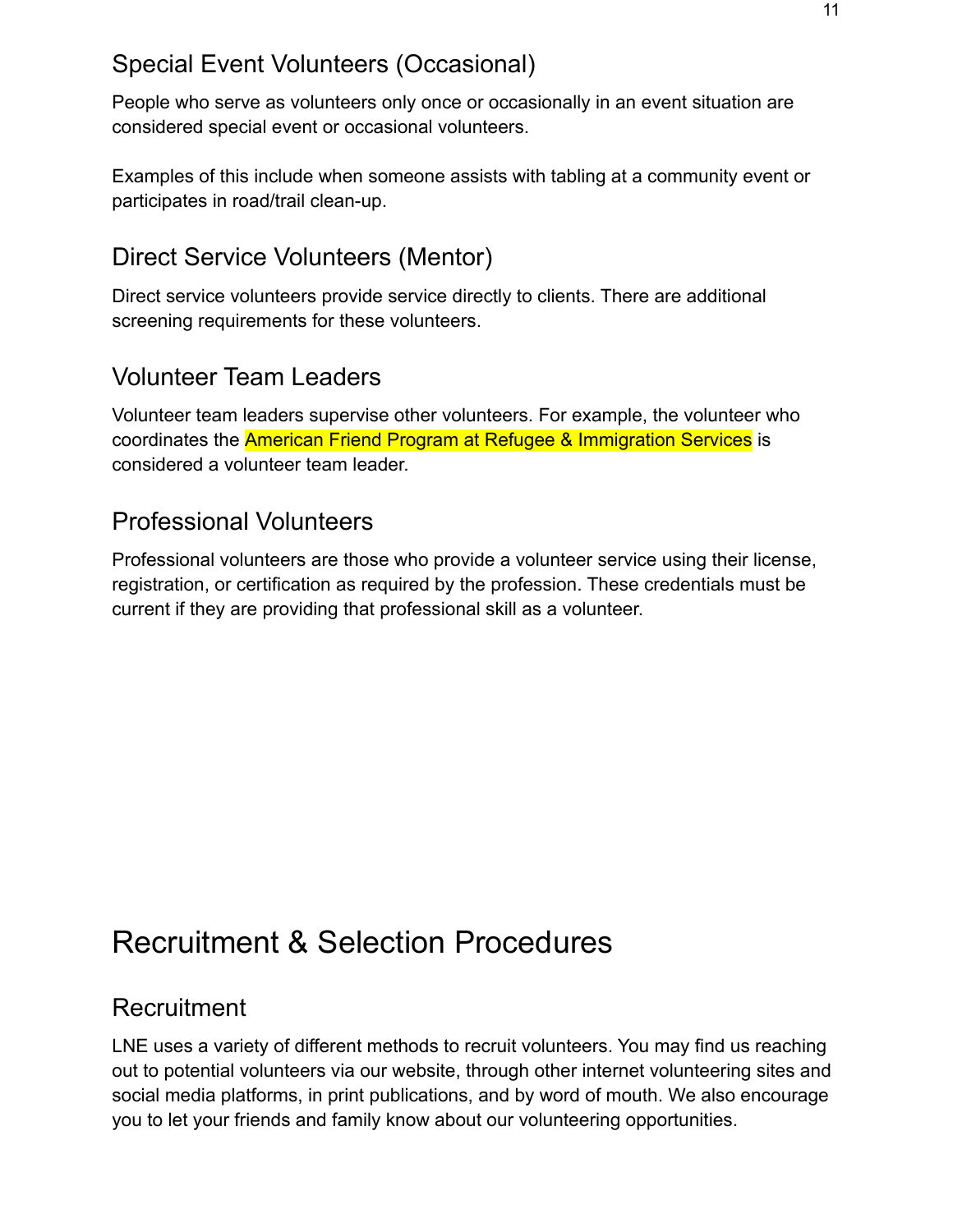#### <span id="page-11-0"></span>Applications

As a volunteer, you will be required to complete the LNE Volunteer Application. Specific programs may also require supplemental forms. If you are participating as a volunteer in a one time event, you will still need to fill out the **LNE Volunteer Application**, specifying the event and providing us with your contact information and emergency contact information.

#### <span id="page-11-1"></span>**Interviews**

Most ongoing volunteer positions require an interview with at least one LNE Board member. Interviews help volunteers clarify the responsibilities of the opportunity and help decide if the prospective volunteer is a good fit.

#### <span id="page-11-2"></span>Background/Criminal Records Checks

In accordance with LNE standards, volunteers for **ongoing positions** are required to undergo a background/criminal records check and sex offender registry check prior to beginning service.

### <span id="page-11-3"></span>Volunteer Agreement Form

To document that you have read, understood, and agreed to follow theLNE volunteer practices and procedures and feel comfortable with the responsibilities of your specific volunteer position, we require you to sign a Volunteer Agreement Form when beginning Service.

## <span id="page-11-4"></span>Participation Guidelines

### <span id="page-11-5"></span>Drug Free Policy

The unlawful manufacture, distribution, dispensation, possession or use of a controlled substance is not allowed in LNE program sites or activities. Additionally, volunteers may not be impaired by any substance while serving. Such action may result in your immediate dismissal from the volunteer position.

### <span id="page-11-6"></span>Non-Smoking Policy

Smoking by our employees, volunteers, clients, or vendors in any interior offices or spaces occupied by LNE is not allowed. There is also no smoking permitted within 20 feet of any entryway, vent, or doorway to interior buildings.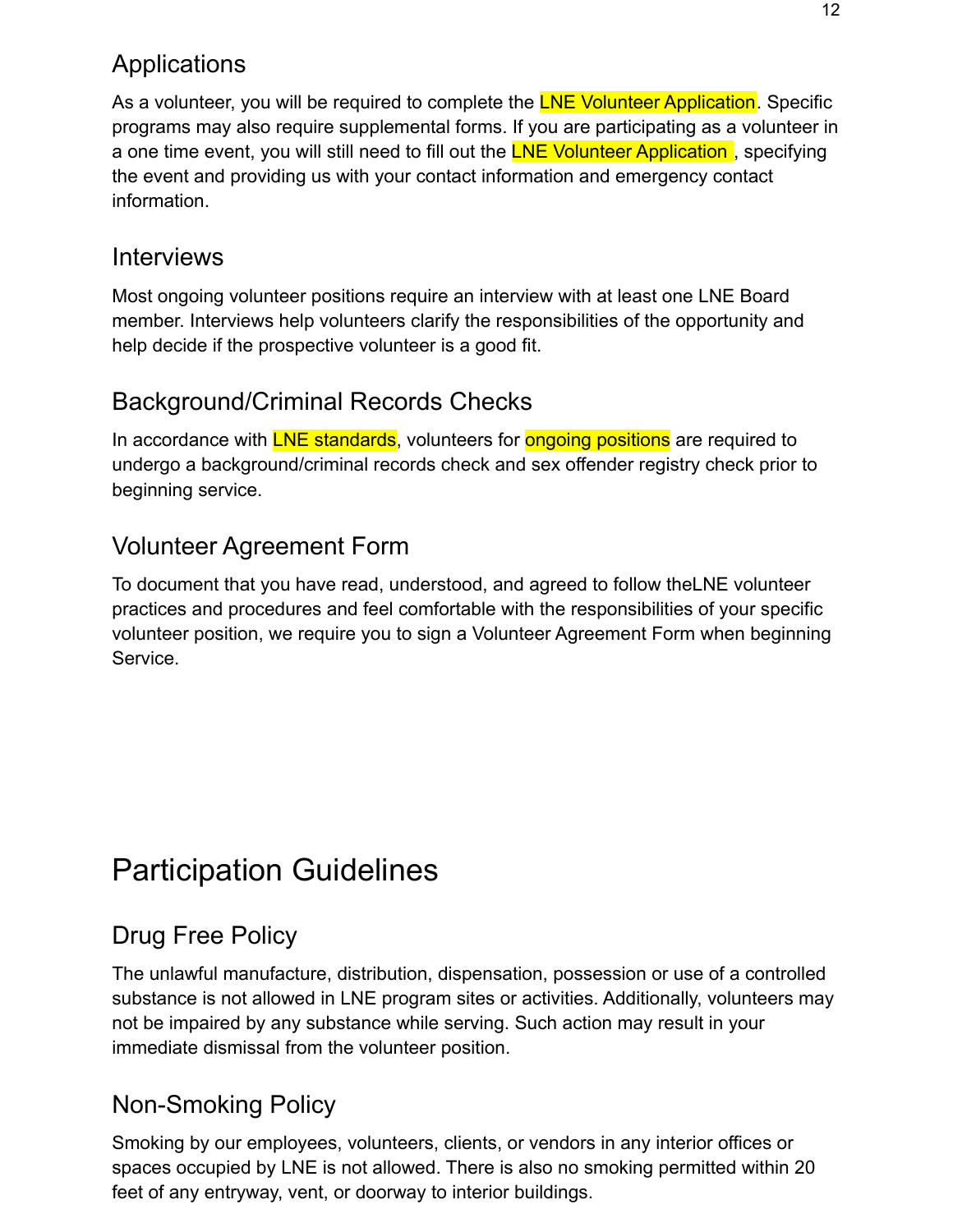#### <span id="page-12-0"></span>Dress Code

As a volunteer, you are responsible for presenting a positive image to clients and to the community as a representative of LNE. You should dress appropriately for the conditions and performance of your duties.

#### <span id="page-12-1"></span>Property Policy

As a volunteer of LNE, you will respect the property of LNE and the personal property of other volunteers and Staff.

#### <span id="page-12-2"></span>Safety

LNE is committed to creating and maintaining a safe and positive environment for staff and volunteers as well as persons and families served. Each program will provide volunteers with information on facility safety plans and safety protocols related to the assigned volunteer position.

#### <span id="page-12-3"></span>Driving Policies

If you will be transporting clients as a volunteer driver, a VA Department of Motor Vehicles check and a criminal background check must be completed prior to your start. LNE reserves the right to accept or deny you as a volunteer driver based on the findings of these checks.

## <span id="page-12-4"></span>Participation Guidelines (*continued)*

You must be 21 or over to be a volunteer driver and follow all state and federal traffic laws. All passengers must wear seat belts. For safety and confidentiality reasons, when volunteers are transporting clients, no additional passengers are allowed in the vehicle unless they have been authorized by the program. Also, you are not permitted to use your cellular phone while the motor vehicle engine is running. If you have had a previous OUI conviction, three years must pass before you may be considered for a volunteer driving opportunity with LNE.

Volunteers are covered for automobile liability on an excess basis only, through the agency liability insurance, and then only if certain requirements are met. You must be providing service within the scope of your volunteer service description and have your own automobile liability and physical damage insurance. We encourage you to consult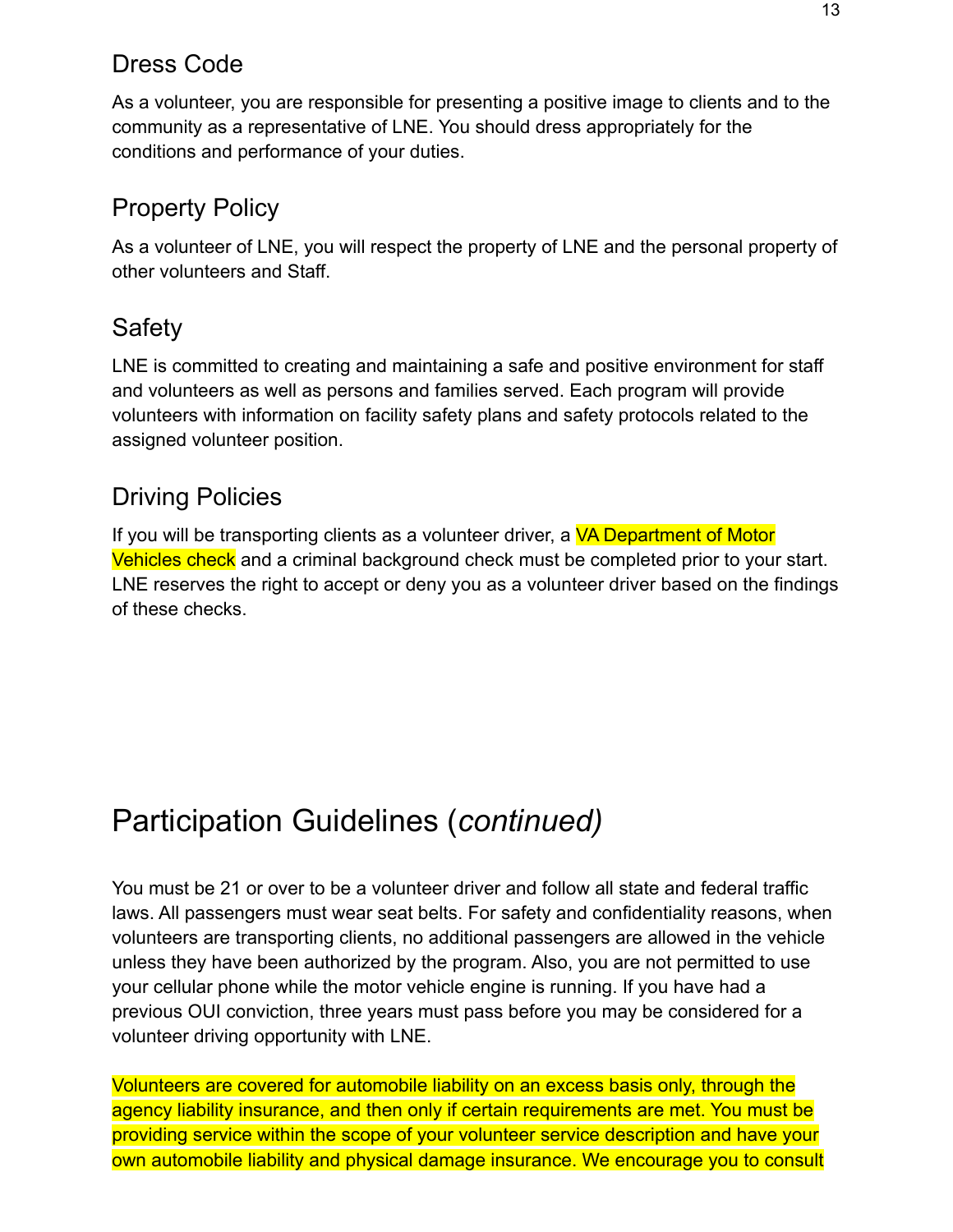with your own insurance agents regarding the extension of your personal insurance to include community volunteer work.

#### <span id="page-13-0"></span>Liability and Insurance

In May of 1997, Congress approved legislation that shields volunteers for nonprofit organizations from liability lawsuits. HR911 limits the occasions when volunteers, as well as directors, officers, and trustees, may be sued in connection with their actions on behalf of a nonprofit. While the legislation removes a volunteer (but not the nonprofit) from liability if an individual commits negligent acts or omissions while acting within the scope of his or her responsibility, it does not protect the person if such acts were caused by willful or criminal misconduct or gross negligence.

### <span id="page-13-1"></span>Confidentiality Policy

LNE recognizes confidentiality as a living principle based on the sanctity and dignity of the human person. Therefore, the foundation will respect the privacy of personal information of those it serves or employs. You are responsible for maintaining confidentiality of all information to which you are exposed while serving as a volunteer, whether this information involves staff members, volunteers, clients, or other people or involves overall program or agency business. Failure to maintain confidentiality may result in termination or other corrective action.

## <span id="page-13-2"></span>Participation Guidelines (*continued)*

#### <span id="page-13-3"></span>Harassment Policy

LNE is committed to an environment that is professional and harassment-free for all employees and volunteers. Harassment includes, without limitations, verbal, physical, visual, and innuendo. It also includes unwelcome sexual advances, requests for sexual favors, sexually motivated physical contact and other verbal or physical conduct, or visual forms of harassment of sexual nature when submission to such conduct is either explicitly or implicitly made a term or condition of employment or is used as the basis for unreasonably interfering with an individual's work performance or creating an intimidating, hostile, or offensive work environment for employees and volunteers. Volunteers should report any issues to their supervisor.

#### <span id="page-13-4"></span>Personal Involvement with Clients

If your volunteer position involves working directly with clients, it is important to maintain boundaries with them and to keep your relationship professional, not personal.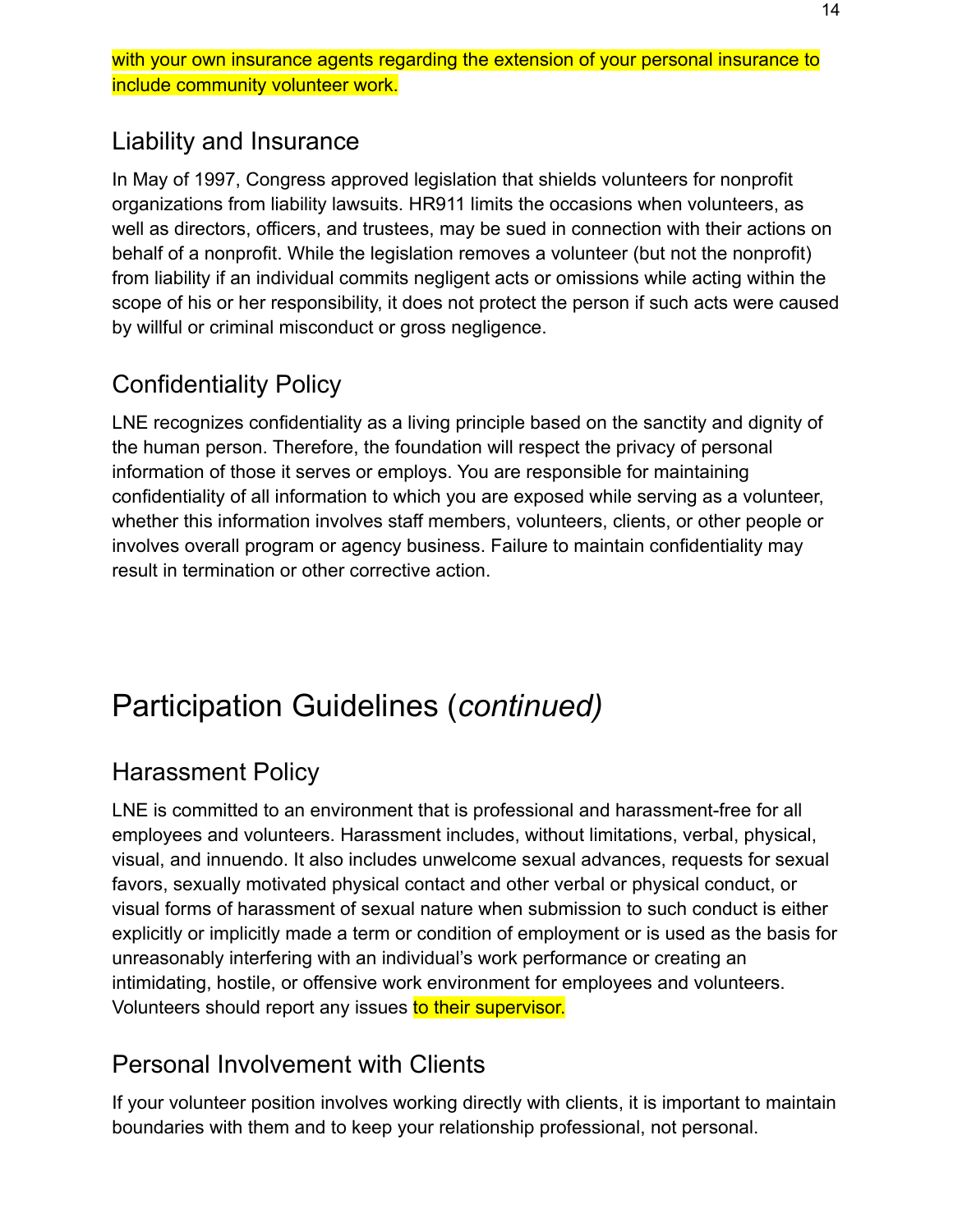#### <span id="page-14-0"></span>Mandatory Reporting

While volunteering for LNE you have the legal obligation to report:

- Any known or suspected child abuse, neglect or any other behavior placing the health and welfare of children in jeopardy. 22 M.R.S.A. §§ 4011-A and 4012
- Any known or suspected adult abuse, neglect or exploitation. 22 M.R.S.A. § 3477.

Per LNE policy, volunteers are trained in reporting requirements and associated procedures. It is recommended that volunteers immediately consult with a supervisor when presented with a situation that may warrant a child or adult protective report.

## <span id="page-14-1"></span>Ending Volunteer Service

#### <span id="page-14-2"></span>Resignation & Leave of Absence

Your volunteer position may conclude at the end of a particular project, event, or set time period, but you are also free to end your volunteer service with Catholic Charities at any time. Because volunteers are so important to the programs and agency, however, we request that you provide advance notice of your departure and a reason for your decision.

#### <span id="page-14-3"></span>**Termination**

You may be terminated from your position as a volunteer for a variety of reasons. Some of these include: gross misconduct or insubordination, being under the influence of alcohol or drugs, theft of property or misuse of agency equipment or materials, abuse or mistreatment of clients or coworkers, failure to abide by agency policies and procedures, failure to meet physical or mental standards of performance, and failure to satisfactorily perform assigned duties.